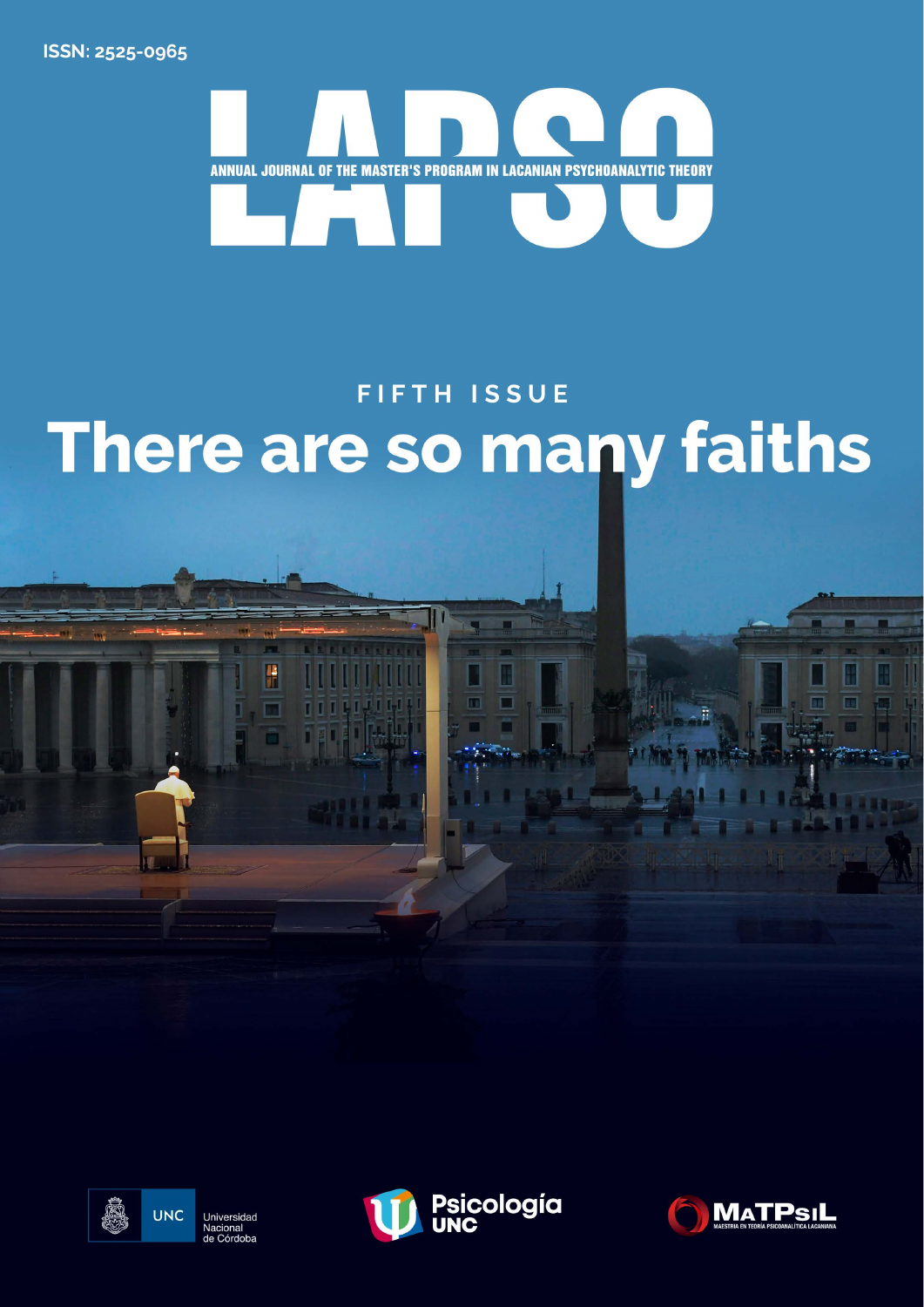# COULD A ROBOT BE SUBJECT?

IVANA NAHIR FUENTES \*

#### **ARSTRACT**

What differentiates a parlêtre from a robot? Can we make a robot from a human? Is the biology of the flesh finally the barrier between an android and a human being? Can be a subject there? And if so, is it possible to hypothesize a fantasy and locate its traversing?

In the present text, we will articulate the concept of fantasy in neurosis and its traversing towards the direction of a cure, considering it from a fictional character, a robot.

The consequences of the implantation of a mark, made on each robot with the intention of a better imitation of humanity will also be explored, appearing in the series as the center of the maze. A homology between this mark and S1 will be proposed as a mark of jouissance and its accomplishment will reintroduce what is intended as a foreclosure, science at the service of manipulation for mercantilism purposes: the jouissance at stake.

#### **KEYWORDS**

atravesamiento del fantasma | S1| letra número | robot

# WESTWORLD OR METAL SOULS: THE FAITH IS THE FAIR', THE FAIR OF FANTASY.

The present work is about a science fiction TV series named Westworld2 (HBO: 2016-) that leads us to a world in which robotics has advanced to make androids indistinguishable from humans. These robots are hosts in a kind of amusement park, located in the Grand Canyon (Colorado) and set as if it were Wild West. Human guests come to it to live all kinds of experiences.

The advanced robot programming presents a predefined set of narratives that are connected with each other, with the ability to interact with the visitors without being us able to distinguish them from humans, except for one point. For the human safety, the hosts can´t harm any kind of living form, which allows the visitors an almost unlimited freedom to participate in any activity they wish, with no life-threatening consequences.

The construction of these androids is governed by the possibility of establishing ultimate control over them, which is hidden from robots in an attempt to better emulate their humanity. Its software includes the ignorance of having being programmed as androids, thus, the robots act responding to different situations sustained by the belief in their autonomy to decide the course of their actions. Thereby, they live in a loop of restarts that occur after their memory has being erased, each time they are disconnected for having serious damages that causes their deaths.

<sup>\*</sup> ivanafuentespsi@gmail.com

<sup>1</sup> Translated from: Lacan, 1974 [2005], p. 94.

<sup>2</sup> Westworld is a science fiction and thriller television series created by Jonathan Nolan and Lisa Joy for HBO. It is based on the 1973 film of the same name, which was written and directed by the American novelist Michael Crichton, and its sequel to Futureworld (1976). This article will be about the first season that had 10 episodes.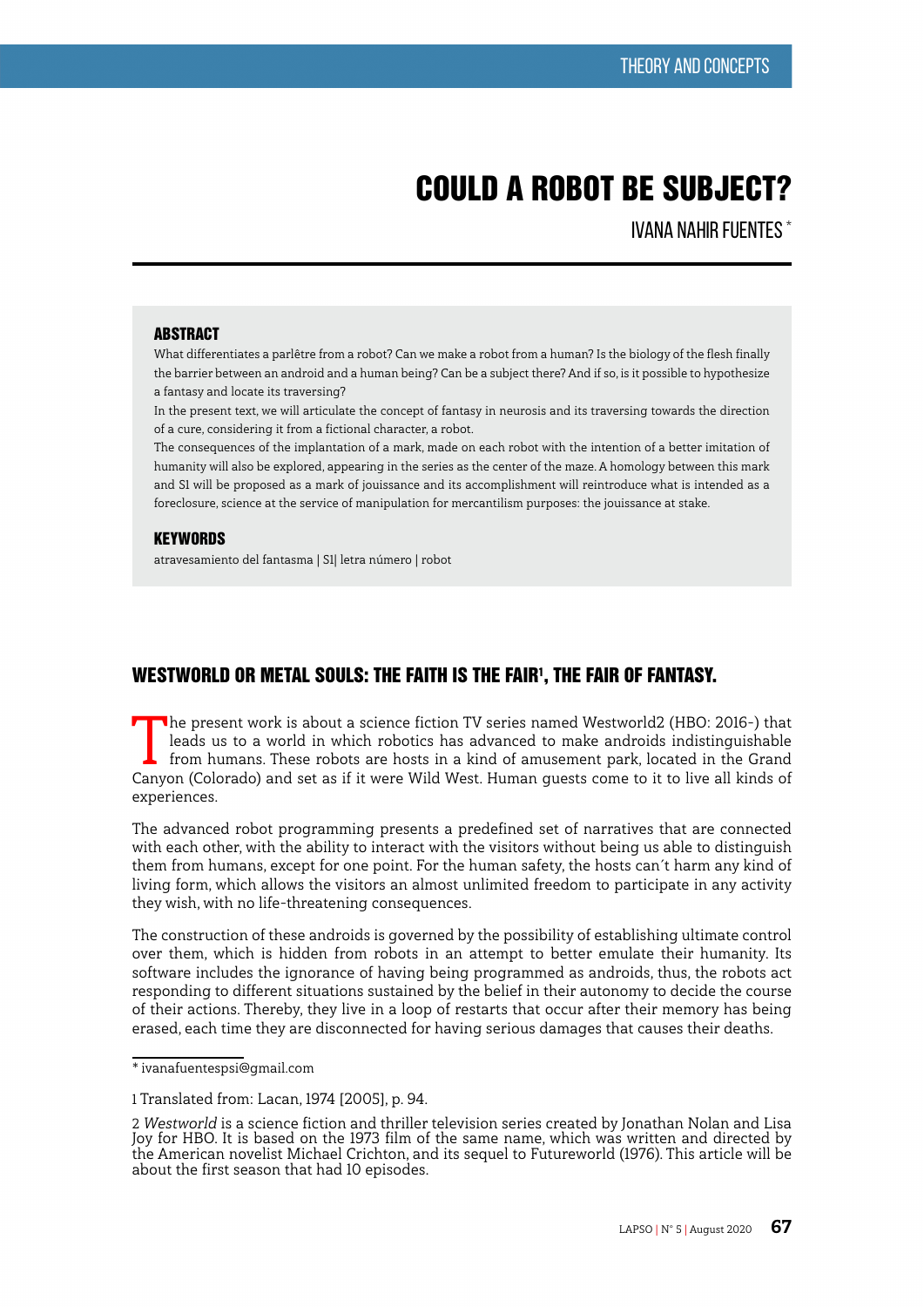The series begins with the exhaustive scrutiny of the robot operation after a routine update in programming of the hosts, due to the fact that little unusual behavioral deviations are observed. The problems raised are the appearance of rêveries or reminiscences, observed as the effects on their actions of unknown memories.

The word robot, according to Wikipedia, comes to the Czech word robota, which means servitude, forced labor or slavery, especially the so-called rented workers who lived in the Austro-Hungarian Empire until 1848. First point of reference, the slave and its correlate: alienation.

In Spain, the fictional name of the original movie, on which the series is based, serves as a pretext to get even closer to the subject of this writing: Metal Souls3 is the conjunction of words of inaccurate but true interpretation4, with which the series is known, signifying something of the plot knot that is absent in the original name.

Lacan says that "the soul could not be spoken except on the basis of what allows a being speaking being, to call it by its name - to bear what is intolerable in its world, which assumes that the soul is foreign to it, in other words, phantasmatic." (Lacan, 1972-1973, p 84) Then, the soul as phantasmatic would be what enables us to tolerate the real. Therefore, we could homologate metal souls to the phantasmatic reality that acts as a screen for those synthetic beings, covering them with a plot unfolded from the implantation of an unknown scene.

Their position in the scene is established within the scene that they unknowingly mount, offering themselves as the object of Other jouissance.

Here, for each robot, as in the neurosis, the fantasy fulfills the function of anchorage-defensewindow respect to the real, articulates a meaning, and allows each one, one by one, to assemble their frame of reality. The implicit script effect that orders their sayings and beliefs (their faith) gives consistency to these beings whose psychic reality veils the most real of the cause, from the fantasy of the subject that is revealed to the viewer of the series.

A phrase enunciated by Lacan, enables us to ask ourselves the logical consequences of the axiom of the fantasy in the constitution of a robotic body as a condition of possible jouissance:

(…) this place of the Other is not to be taken anywhere other than in the body, which is not intersubjectivity, but scars on the body, integumentals, peduncles that plug into its holes to serve as outlets, ancient and technical devices that gnaw at it.<sup>5</sup>

Why not think of a synthetic body that inhabits a narrative sustained from a singular, not anonymous desire, that of the creator? That creator is the one who implants the phantasmatic scene that will serve as an answer to the question about the Other's desire. This axiomatic comes from the Other, such as the neurotic's belief, who advances in that sense in order to make it exist.

The fantasy, undoubtedly, intervenes in these daydreams, but it is rather like the invisible ink of a scene script that is written in multiple versions, of an original scene that must be constructed rather than reproduced in memory. (Bassols 2014 [2017])

<sup>3</sup> Spanish series name: Almas de Metal. [T.]

<sup>4</sup> Issue that is worked by Lacan, who maintains that an interpretation may not be correlated with the accuracy of what has been said but that it touches the true insofar as it is directly related to what is at stake. (Lacan, 1953)

<sup>5</sup> Translated from: Lacan, 1966-1967 [2016], p. 347. [T.]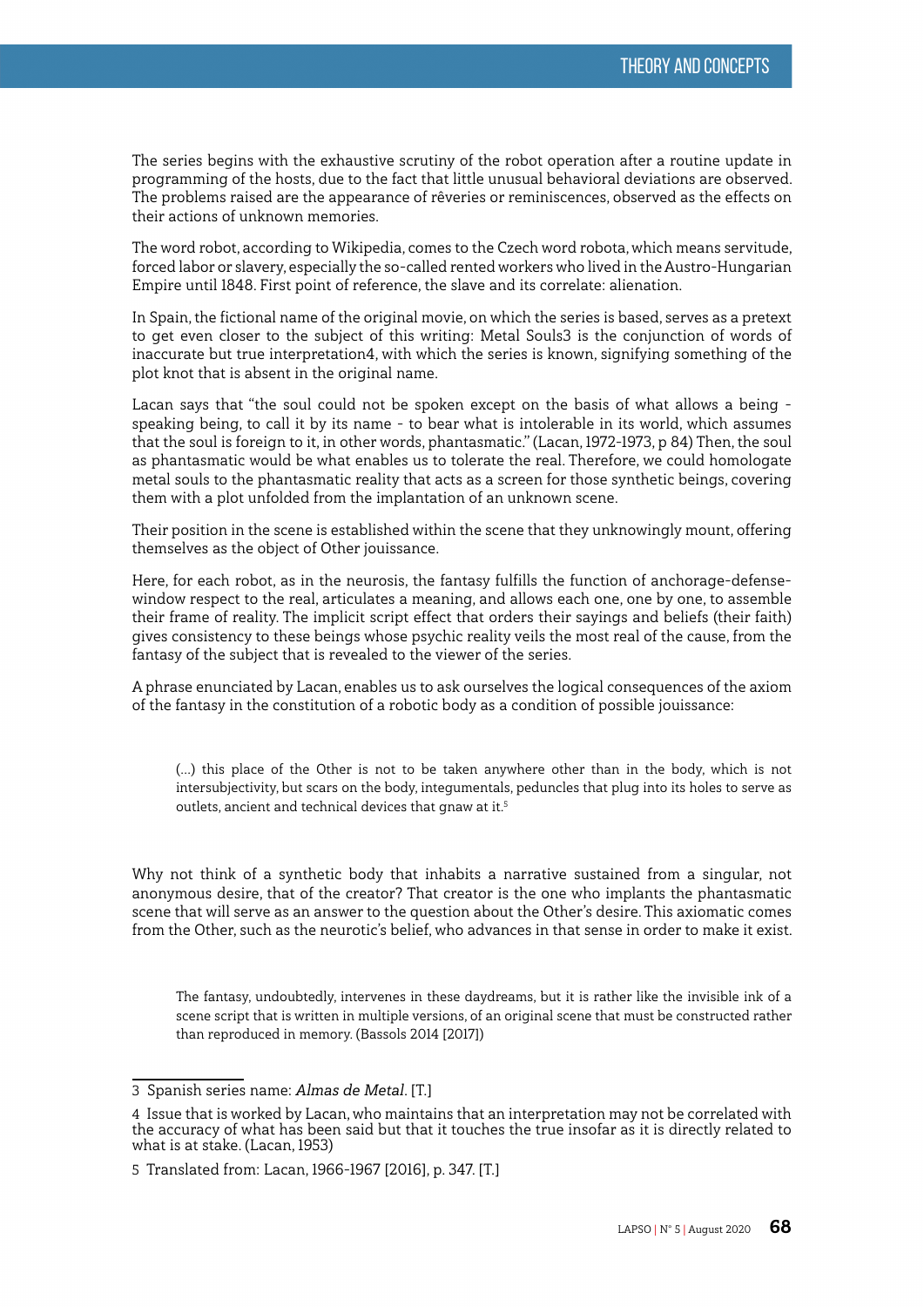This is the original scene in which the neurotic believes, and which the analysis will deconsist. The creator's ambition is, thus, the same, that the robot finds, after its programming, its own voice speaking to it. As Lacan says:

"How is it that any of us can help feeling that the words on which we depend are in some sense imposed upon us? […] Rather, the question is why a normal man, a man said to be normal, doesn't notice that speech is a parasite […] that speech is a form of cancer that afflicts the human being?" (1975-1976, p. 78)

It is a stake here, the question of the previous time necessary in the constitution of fantasy as a veil to talk about neurosis. As they are robots, the question could be left on hold.

### CUTS TO WAKE UP

What is raised on the series about how to find the center of the maze, as a supposed access key of the robots which would allow them to get knowledge about their inhumanity, could be homologated to traversing the fantasy.

To explore the path that will serve as an excuse in the treatment of the theme, I will take one of the oldest Westworld hosts named Dolores and some of the characters with whom she relates, because "if in this race to the truth one is but alone, although not all may get to the truth, still no one can get there but by means of the others." (Lacan, 1945, p 173)

Dolores's main narrative is to be the daughter of a Wild West rancher and to always act like a damsel in distress. The series raises one of the park's guests, William, as his privileged partner, since he plays the game that takes her to the center of the maze. It is possible to homologate such an image to the one that Lacan presents in "Logical Time and the Assertion of Anticipated Certainty" that includes the possibility of exit of whoever manages to decipher the riddle. The intrigue of the problem is played around the disk in the back that commands the decisions of those who carry it by ordering the ties with the others based on what is inscribed in them. In this writing it will be a color, black or white, that is, any S1 out of sense, from which a meaning is elucidated in three logical times that can lead to freedom, which in the series resonates as "freedom to kill".

Williams embodies this human character that raises one of the main controversies throughout the series, because after madly loving Dolores, he will diametrically change the modality of bond with her. On his first visit to the park he begins to fall in love with her, even knowing her android nature and in keeping with a certain distance from Dolores from his main narrative. After losing her, he manages to massacre a whole group of androids only to know where his beloved is.

This love story with Williams on his first visit to the park, works for Dolores throughout the years, as the conjugation of the phantasmatic axiom that veils –through love- the impossible to tolerate by Dolores, that real which does not stop registering all the time as a fleshed out real (since the question is about not having flesh). "The function of fantasy in subject's economy is to support the desire in its illusory role. It is not illusory, it is for its illusory function that support desire."6 Desire that is presentified for her in the search for that another place and her lost beloved one.

For Williams, an episode removes a first veil and, abruptly, changes his position in this game. After

<sup>6</sup> Translated from: Lacan, 1966, unpublished [T.]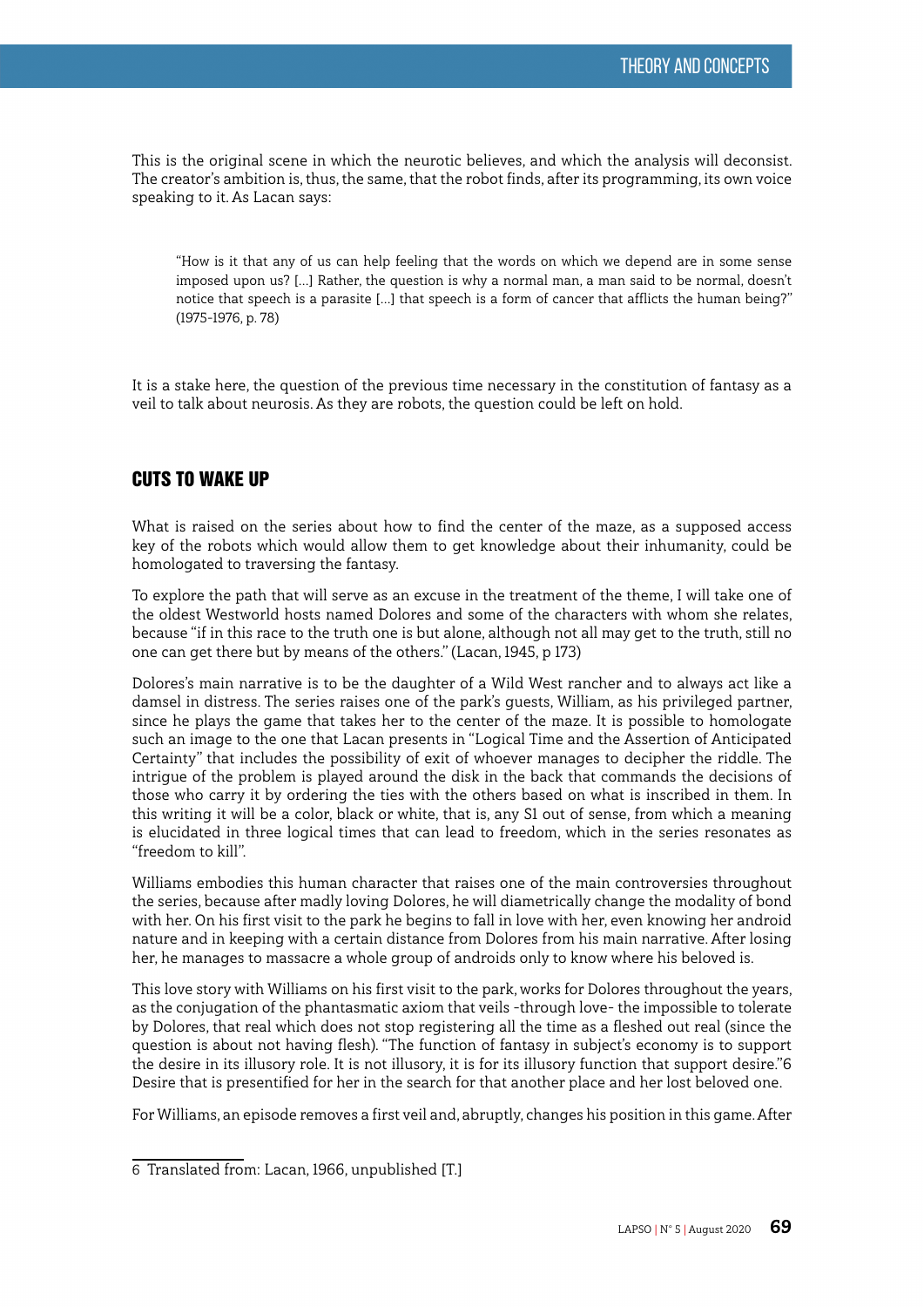some time, when he manages to meet her again, after exhaustively looking for her throughout the park, he found her in his narrative loop, after forgetting what they lived through together. Disappointed, he corroborates that he occupied for Dolores an interchangeable place with any other visitor who bends down to collect her fallen can, that is, with anyone who contingently grants her that place of damsel in distress, her repetitive way of obtaining pleasure. Dolores answers the question about the Other's desire that allows her to cause her own desire, she is a woman who needs to be cared for and that is her bond with the Other.

"That's it, the fantasy is opaque. We can designate his place in the fantasy, perhaps he can glimpse it by himself, but the sense of the position, namely, that for which what manifests from his being is there, that cannot be said by the subject. That is the essential point: aphanisis."7

From there, Williams is revealed as the character that has stormingly murdered and outraged her for years, revealing at the end of the season the cause after their heartless encounters. His continuous attempt is presented as within the order of what we could call with Jacques-Alain Miller (2010) "awakening" the android from the fantasy dream. This awakening occurs through cuts in her body that kill her and lead her to produce remembrances that - throughout the series - leads her to the center of the maze. It cuts S1 and S2, bewildering her, on the side of nonsense. That is his way of holding the belief in her existence as Woman that does not exist, that is, that she wakes up from her android programming.

The word of the Other is imposed on her as a nonsense that states, as an order, remember, despite the updates. She is divided from her remembrances. There is no longer any consistency for her in response to her being, but unlike other androids she insists on continuing to remember after going through that point of anxiety caused by division.

Taking the series as a pretext we can ask ourselves whether since these androids are programmed to speak, can we say that they inhabit the language? What would enable us to change in the following phrase animal for android?:

"There is, according to analytic discourse, an animal that happens to be endowed with the ability to speak (qui se trouve parlant) and who, because he inhabits the signifier, is thus a subject of it. Henceforth, everything is played out for him at the level of fantasy, but at the level of a fantasy that can be perfectly disarticulated in a way that accounts for the following - that he knows a lot more about things than he thinks when he acts." (LACAN, 1972-1973, 88)

This no-animal-robot speaks, and it does it from its fantasy programming.

# CENTER OF THE MAZE OR SENSELESS KEY

Although the series embarks us on a dystopian genre, if we go fully into the fiction that it proposes, we notice the determining presence of programming as writing. Programming is nothing else than science's use of number as programmable, as manipulable.

What is written in the programming works as autonomous regarding the consequences that it

<sup>7</sup> Translated from: Lacan, 1958-1959 [2014], p.332. [T.]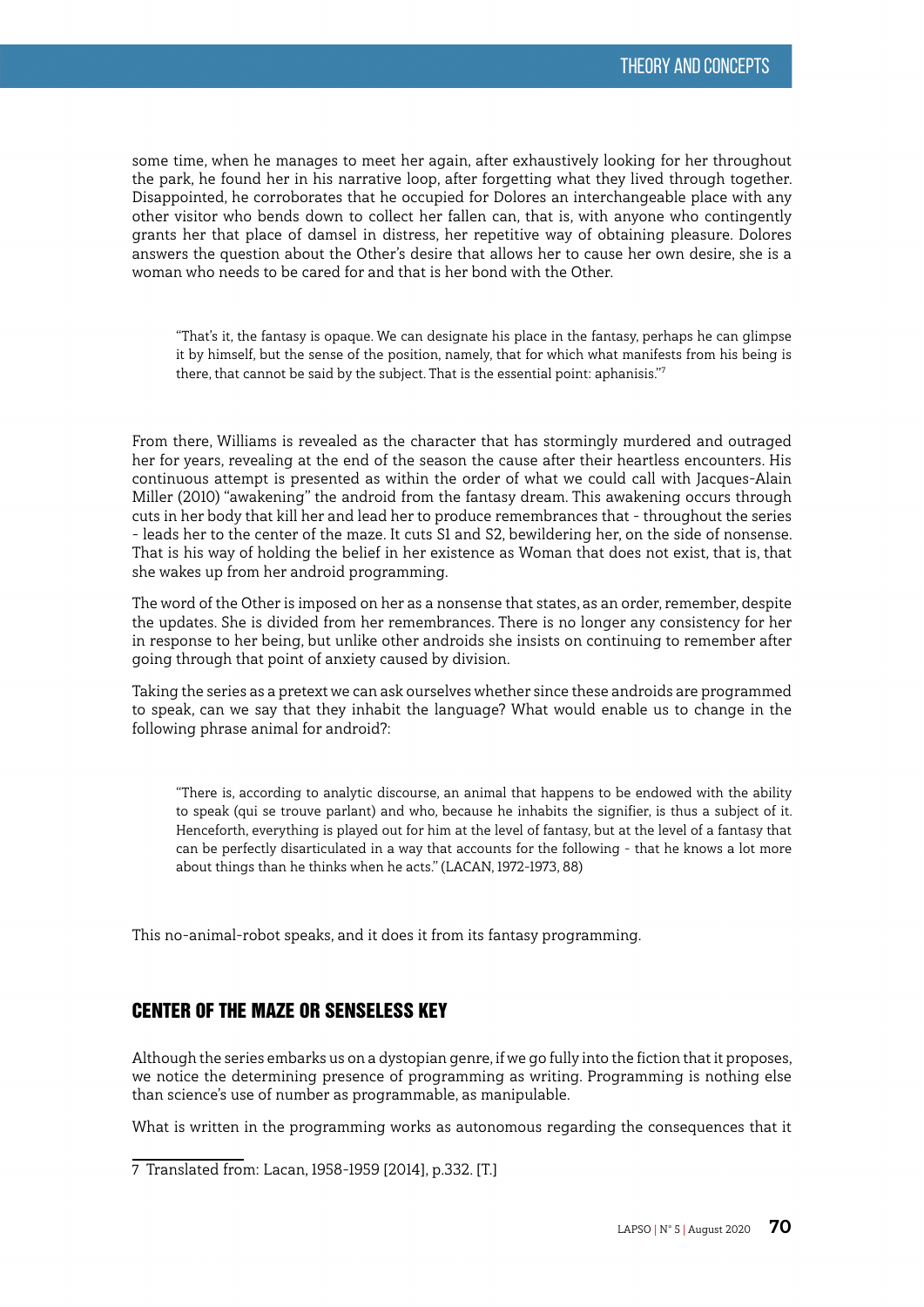generate. "Here, the signifier operates cut off from the signification and it is, at this level, what it is possible to grasp an existence without world […] In science, even when scientist aren't aware of it, there is no world"8

Lacan presents a treatment of the number from psychoanalysis that exceeds (and at one point it is diametrically opposite to it) the use that science makes of it in relation to algorithm manipulation that, supposedly, allows a treatment emptied of imaginary and jouissance. (Focchi, 2012).

He states as Yad'lun, (Lacan, 1971-1972, 118), that there is, that real that we access from the logical impossible and from which it would be possible to read the plot of the series. Although the exhaustive development of the topic exceeds the purposes of this work, the consequences of its elaborations around the number are in line with what is stated here.

This fiction makes us think about the unsuspected consequences of the mercantile desire of science, where jouissance is reintroduced for the same reason that the construction of robots try to emulate humanity.

Where the senseless mark of Yad'lun would be what would give a proportional weigh to the introduction of a real, the letter mark of jouissance carries in its germ the paradoxical effect, its anchoring beyond the fantasy reveals it.

In every loop appears, for Dolores, some variation in its versions, where she builds all the possible senses regarding her marks, not only to extract but also to reduce the phantasmatic sense. As she reads how it orders her world and her bond with the other, she starts to take distance from it, changing clothes and subjective positions that bring her closer to the senseless in-essence of her existence.

She talks to Williams, who is in the position of beloved, about how she thinks that at every moment there are many paths that a person can take. She says: "You said… that people come here to change the history of their lives. I imagined a story where I didn't have to be the damsel." (1.5) Distancing herself from that position brings her closer to the center of the maze.

The arrival at this center enunciates the enigma of the significance of the Other's desire.

Behind the veil that falls, she appears in these memories as an assassin, a mark of jouissance not subsumed by the condition of the fantasy and even against his grain. These marks of jouissance are written as a letter out of sense.

She founds for second time the senseless center of the maze and, finally, its meaning, as an X revealed: that is only a mark, a letter of jouissance, an only S1 that does not mean anything. There is something for her that we could think as of the order of the One of jouissance (Miller, 2011) of speaking being that exceeds the phantasmatic sense. The dimension of jouissance that inhabits her insofar as it doesn´t means anything except that it exists. We could think of these marks as Lacan states regarding the One:

(…) as a real, a real that may equally have nothing to do with any reality […] is accessed via the symbolic. We access this real in and through the impossible that is defined only by the symbolic." (Lacan, 1971-1972, 121-122)

The detours and discourse turns for Dolores were delimiting that impossible. Lacan says that a psychoanalysis is needed for a subject to succeed in making the sexual-relationship not exist, this is to drop the answer that, in the form of a plumb line, had been articulated due to the trauma of non-relationship, the correlate of which we find in the Lacanian Yad'lun9 or as unofficial

<sup>8</sup> Translated from: Miller, 2011, unpublished. [T.]

<sup>9</sup> In English the French phrase is used without translation. [T.]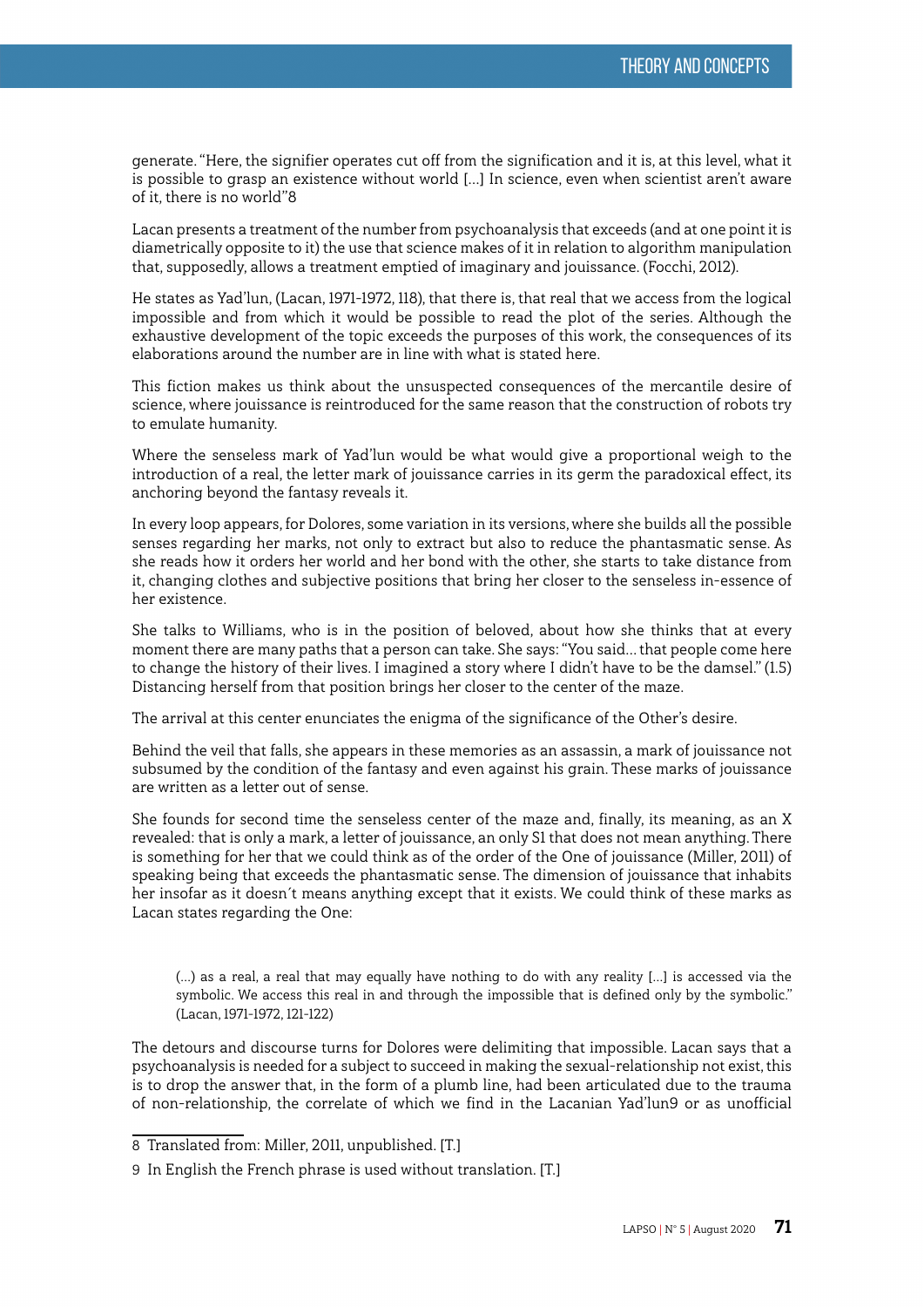translations used to estate: Hay de lo Uno.10

One of the creators of Dolores will grant a certain key for this process to take place, he will say that it takes time, a logical time that occurs after each death of the android at the hands of Williams, who with his acts does not aim at the revelation of a hidden truth but carries out an operation of disarticulation of the way of love as a veil.

After the fall of fiction through traversing the fantasy, the reality changes for Dolores. From whom she receives, in inverted form, both her message and her way of jouissance is herself, unveiling, thus, the inexistence of the Other, represented in the final scene where she makes this passage from Other to other and appears, seated facing herself in the mirror saying remember.

That Other that she has created to make sense of her existence has fallen and instead she finds her own way of jouissance. She finds herself making a new bond, but now it is no longer with the visitors like the beautiful lady to be looked at, but with androids from what seems to be her mark: to kill.

Lacan's latest teaching produces a shift that goes from the value of phantasmatic jouissance to the jouissance that is coagulated in the symptom. This movement is produced by the elaboration of the difference between the jouissance condensed by the object  $a -$  which can be formulated in terms of meaning and reducible to the axiom of the fundamental fantasy — and the jouissance that escapes from this capture since it is delocalized, without any image or meaning. The movement from object a to sinthome involves crossing the sense barrier and the encounter with the jouissance substance that affect the speaking body […] and the sinthome is the singular way to deal with it. Thus, the analytical experience establishes a subjective experience that implies two planes. On the one hand, the construction of fantasy and sense-jouissance; on the other hand, the experience of symptom and his opaque jouissance. While the fantasy is a defense to avoid the real, to solve the symptom is to capture his out-of-sense jouissance in order to lessen their displeasure and obtain some possible arrangement of satisfaction.11

#### **REFERENCES**

Alvarez Bayón, P. y otros (2017). "Fantasmas, ficciones, mutaciones. El psicoanálisis y sus relaciones con la realidad". Plot of EOL Anual Conferences. Available in: [http://www.eol.org.ar/template.asp?Sec=jorna](http://www.eol.org.ar/template.asp?Sec=jornadas&SubSec=jornadas_eol&File=jornadas_eol.html)[das&SubSec=jornadas\\_eol&File=jornadas\\_eol.html](http://www.eol.org.ar/template.asp?Sec=jornadas&SubSec=jornadas_eol&File=jornadas_eol.html)

Arenas, G. (2014). Los 11 Unos del 19 más uno. Buenos Aires: Grama.

Bassols, M. (10 de febrero de 2014) "Fantasma y real en la Clínica Lacaniana". In: Desescrits de psicoanàlisi

<sup>10</sup> Hay de lo Uno could be translated as There´s such thing as One. [T.] Gerardo Arenas in his book "Los 11 Unos del 19 más uno" (2014, pp. 90-91) mentions three reasons why he, as translator of "...or Worse" to Spanish chooses to translate the French expression Yad´lun by Haiuno, thus disagreeing with the non-authorized versions that were before its formal establishment. The first of them is given by the differential use made by French and Spanish in terms of the partitive (d´). Second, because the translation Hay de lo uno becomes a neologism not present in the French version. Last, in the translation Hay de lo uno, the one goes from being used in the text of Lacan as a noun to take the place of an adjective.

Even though the arguments put forward by the author mark the adequacy of Haiuno as a translation of the phrase Yad´lun, the version of Hay de lo uno resonates (for me) within the trademark register as nonsense in the place of the cause and therefore a valid neologism in its contributions to conceptualization.

<sup>11</sup> Translated from: Alvarez, Camali, Nitzcaner, 2017. [T.]